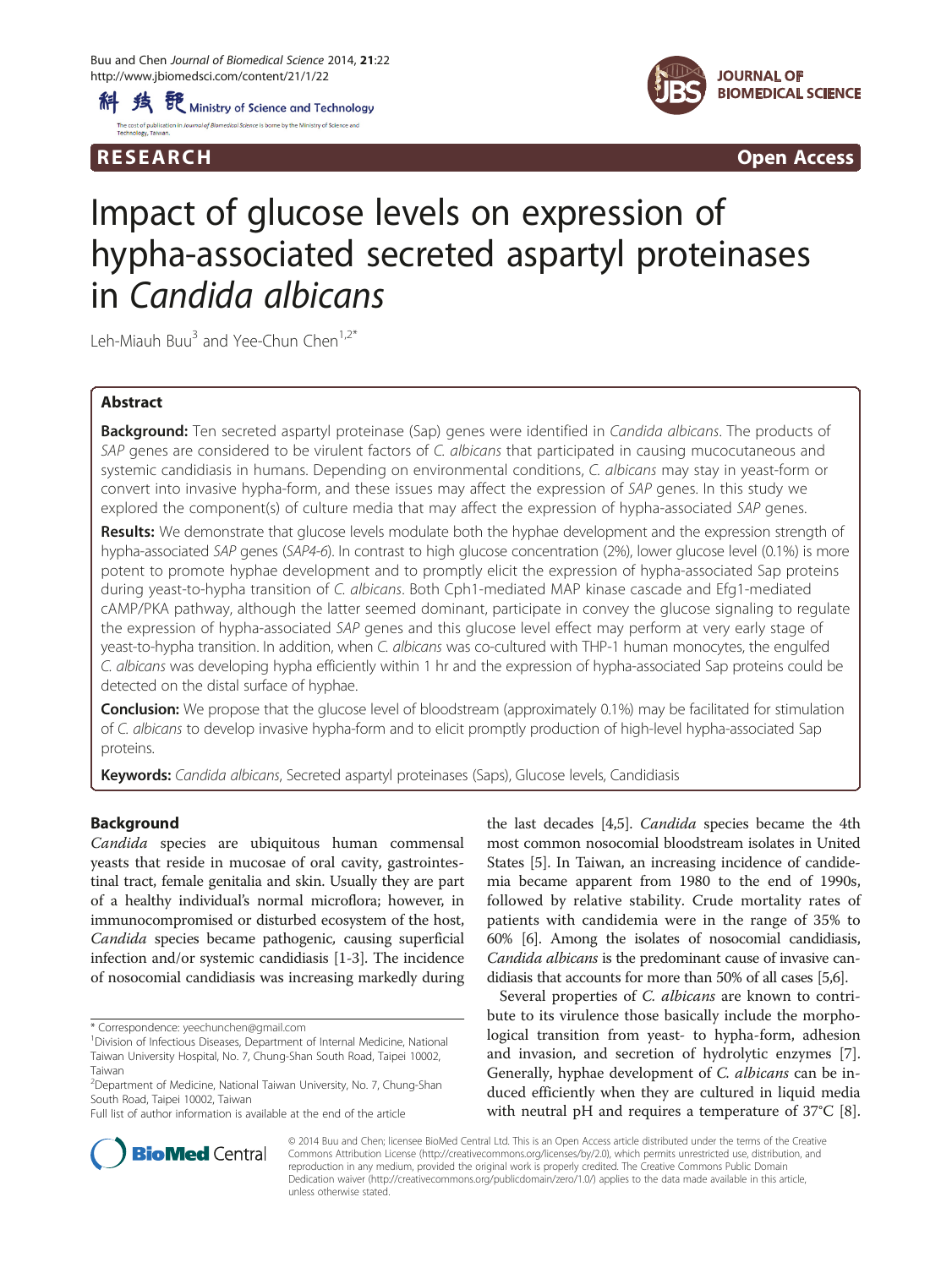Presently, ten closely related secreted aspartyl proteinase (SAP) genes were identified in C. albicans [[9-13\]](#page-7-0). Studies have established the relation between secreted aspartyl proteinases (Saps) and the pathogenicity of C. albicans [[14-17](#page-7-0)]. The mRNA expression of the SAP4-6 subfamily was first identified in neutral pH medium with serum to induce hyphae development at 37°C [[10\]](#page-7-0). Hence, the expression of SAP4-6 was considered to be associated with the signal cascade of hyphae formation, and this may regulate by several independent but interconnected signal transduction pathways, such as cAMP/PKA pathway and MAP kinase cascade [\[18,19](#page-7-0)]. Moreover, hypha-associated SAP4-6 has been investigated as the potent virulent factors in mouse model of systemic candidiasis [\[20,21](#page-7-0)].

Phagocytes and neutrophils constitute major obstacles to the establishment of the systemic candidiasis [[7,22](#page-7-0)-[24](#page-7-0)]. Sap4-6 proteins are first detected in C. albicans within macrophages [[25](#page-7-0)]. In such situation, serum is unlikely contributing for expression of SAP4-6 and the intracellular regulated factors remained unknown [[25\]](#page-7-0). The transcriptional response of *C. albicans* upon internalization by macrophages showed that *Candida* cells underwent gluconeogenesis in the early phase to overcome the starvation [[26-28](#page-7-0)]. Epidemiologic studies have shown that nothing per os and parenteral hyperalimentation are risk factors of healthcare-associated candidemia [[29\]](#page-7-0). Population-based active surveillance also revealed that higher incidence of candidemia in diabetic patients [[30\]](#page-7-0). In our previous study, we tried to examine the expression of hypha-associated SAPs at protein level. Referring to other studies, we pre-cultured the C. albicans in the yeast form at 25°C for 48 hr, and then subcultured the yeast form C. albicans in Modified Lee's medium containing 0.2% BSA and incubated at 37°C to induce yeast-to-hypha transition. After 8 hr of filamentous growth, a little of secreted Sap5 protein began to be detected; however, the significant amount of Sap5 and trace of Sap4/6 proteins was detected after 24 hr of hyphae induction [\[31](#page-7-0)]. This elicited a query that how hypha-associated Sap proteins could be the potent virulent factors if they did not express promptly during the invasive process of hyphae development and need such a long period to induce their expression.

In this study, we tried to explore the component(s) of culture media that may modulate the expression of hypha-associated Sap proteins. We cultured C. albicans strains in several commonly used hypha-inducing media for a period at 37°C, and then inspected the hyphae development and detected the production of hyphaassociated Sap proteins. By adjustment the composition of media and evaluation the effect on the filamentous growth and Saps expression, we demonstrated that glucose levels should be an important environmental factor for induction of hyphae development and modulation

the expression level of hypha-associated SAP genes during yeast-to-hypha transition and during C. albicans was engulfed by phagocytes. We proposed that glucose level of bloodstream (approximately 0.1%) may be facilitated to provoke the invasive properties of C. albicans.

# Methods

## Strains, media, and morphological analysis

The C. albicans strains used in this study were listed in Table 1 [[20,32](#page-7-0)-[35\]](#page-7-0). Media used in induction of hyphae formation and expression of hypha-associated genes included: Modified Lee's medium [[36,37\]](#page-7-0) with 0.1% or 2% glucose, spider medium [[38](#page-7-0)], YP medium (1% yeast extract, 2% peptone) with indicated glucose concentration. All media contained 40 mg of uridine/L to minimize the URA3 effect [[39\]](#page-7-0). For hyphae induction, C. albicans strains were freshly cultured on YPD (YP medium with 2% glucose) plate at 25°C or 30°C for overnight and cells were inoculated into various liquid media with initial density of  $OD_{600} = 1/ml$ , then incubated at 37°C for indicated times with gentle shaking. For observation the morphology of *C. albicans*, cells were loaded on polylysine coated glass slides and fixed by 3.7% formaldehyde. For each condition, 30-view of microscopy was photographed and the morphological proportion of C. albicans cells was calculated. The morphological analysis was defined according to the following criteria: yeast form, single cell or cell with bud; germ tube, filament  $\langle \rangle = 0$  one mother cell length; short hypha, filament  $\langle \rangle$  = two mother cell length; long hypha, filament > two mother cell length. Experiments were repeated three times.

## Co-culture of C. albicans with THP-1 human monocytes

The THP-1 human monocytic cell line [[40\]](#page-7-0) was maintained in RPMI1640 with 10% fetal bovine serum (RPMI-FBS) at 37°C in a humidified chamber containing 5%  $CO<sub>2</sub>$ . For co-culture, THP-1 cells were cultured in the 10-cm dishes for 2 days, then removed medium and suspended cells in fresh RPMI-FBS by gentle pipetting and incubated at 37°C for 10 min before co-cultured

|  |  |  | Table 1 C. albicans strains used in this study |  |  |  |  |  |  |
|--|--|--|------------------------------------------------|--|--|--|--|--|--|
|--|--|--|------------------------------------------------|--|--|--|--|--|--|

| Strain type and number   | Genotype                           | Reference |
|--------------------------|------------------------------------|-----------|
| Clinical isolate SC5314  | URA3/URA3                          | [32]      |
| CAF4-2 (parental strain) | ura3::imm434/ura3::imm434          | [33]      |
| sap2 (M12/BH52-1-17)     | sap2::hisG/sap2::hisG::URA3::hisG  | [34]      |
| sap4 (DSY436)            | sap4::hisG/sap4::hisG::URA3::hisG  | [20]      |
| sap5 (DSY452)            | sap5::hisG/sap5::hisG::URA3::hisG  | [20]      |
| sap6 (DSY346)            | sap6::hisG/sap6::hisG::URA3::hisG  | [20]      |
| efg1                     | efg1::hisG/efg1:: hisG::URA3::hisG | [35]      |
| cph1                     | cph1::hisG/cph1::hisG::URA3::hisG  | [35]      |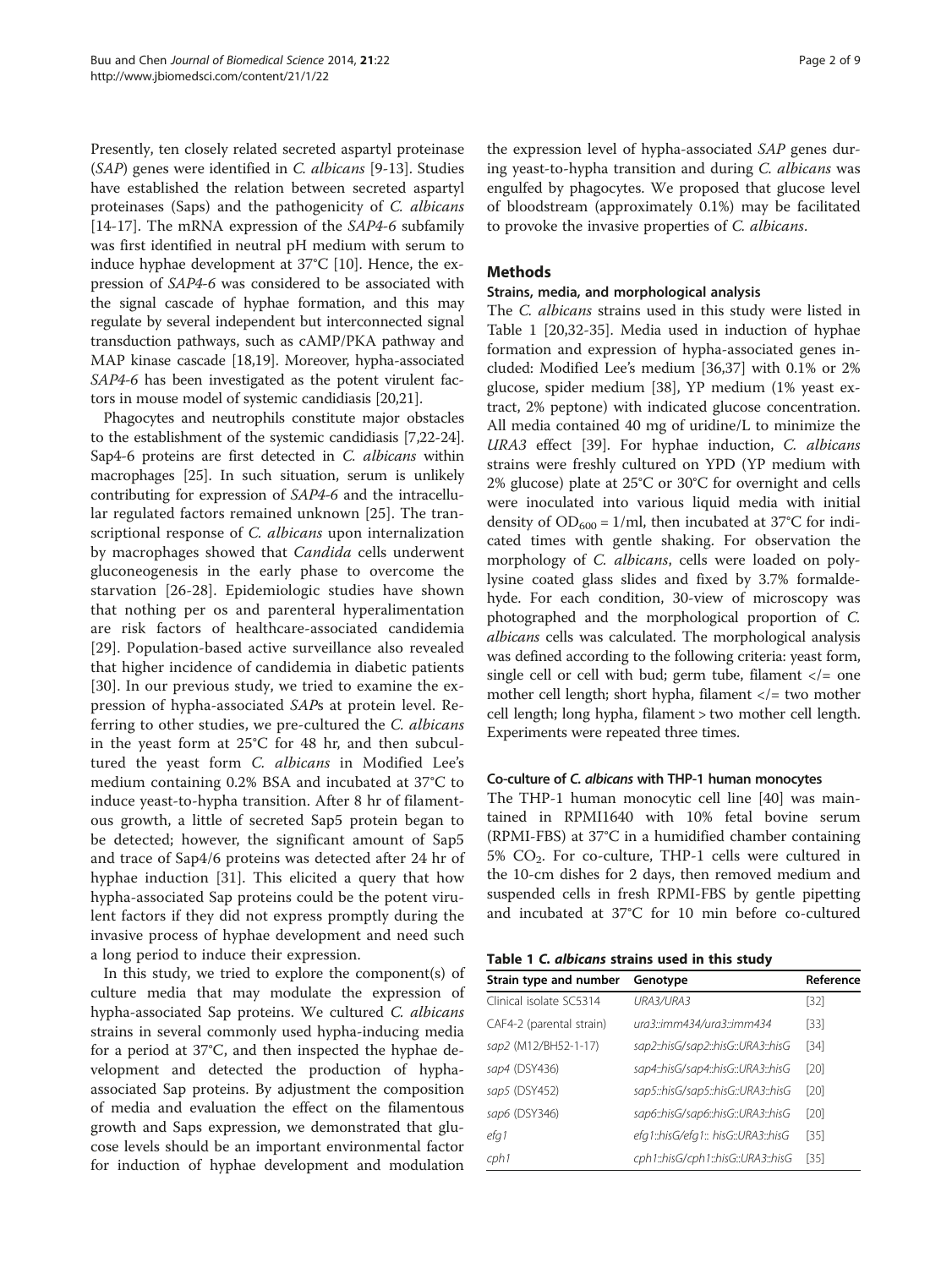with C. albicans. About  $2 \times 10^6$  C. albicans cells were co-cultured with  $2\times10^5$  THP-1 cells in 1.5 ml of RPMI-FBS in a 2 ml microcentrifuge tube at 37°C incubator for indicated times with gentle rocking [\[40](#page-7-0)].

#### Protein isolation and Western blotting

Proteins that existed in culture media were precipitated by 10% TCA (trichloroacetic acid). For investigation on the expression of hypha-associated Sap proteins in C. albicans during phagocytosis, C. albicans SC5314 was co-cultured with THP-1 cells. After 1 hr cultivation at 37°C, co-cultured cells were harvested and suspended in lytic solution (Tris–HCl, pH7.5, 10 mM; EDTA 10 mM; NaCl 50 mM; SDS 0.2%). Then  $ddH<sub>2</sub>O$  was added to thoroughly lyse the THP-1 cells. Candida cells were harvested by low speed centrifugation (1,200 g for 3 min) and were washed once by ddH<sub>2</sub>O. Then Candida cells were suspended in solution containing 1% β-mercaptoethanol and Zymolase. After incubating at 37°C for 30 min, the secreted proteins that were released in supernatant were precipitated by 10% TCA. The Western blotting procedure and preparation of polyclonal anti-Sap6 antibody have been described [\[31\]](#page-7-0).

## Immunofluorescence of hypha-associated Sap proteins

C. albicans and THP-1 cells were co-cultured at 37°C for 30 min (for phagocytosis), then cells were harvested by low speed centrifugation and re-suspended in RPMI-FBS and incubated at 37°C for further 30 min (hyphae development of THP-1-engulfed Candida cells). Co-cultured cells were harvested and suspended in PBS and loaded on poly-lysine coated cover glasses. The coated cells were fixed by 3.7% of formaldehyde in PBS for 15 min and were permeated by 0.2% TritonX100 for 3 min. After blocking (PBS + 5% skim milk), cells were incubated with anti-Sap6 antibody (1:500-dilution) for 90 min. The detailed procedure has been described [\[41](#page-7-0)].

## RNA preparation and reverse transcription-polymerase chain reaction

C. albicans SC5314 (OD<sub>600</sub> = 10) was inoculated into YPD, RPMI-FBS, or co-cultured with THP-1 cells in RPMI-FBS, respectively, then incubated at 25°C for YPD and at 37°C for later two media. Candida cells were harvested after 30 min cultivation and total RNA was isolated by hot acid phenol method [\[42](#page-7-0)]. Before reverse transcription, 2 μg of total RNA was treated by DNaseI (Invitrogen). The Super-ScriptIII (Invitrogen) and oligo- $(dT)_{12-18}$  were used to generate the cDNA. The expression of hypha-associated SAP genes was identified by PCR amplification using specific primers that were listed in Table 2 [\[19\]](#page-7-0).

|                        |  | Table 2 Primers used for reverse transcription-PCR |
|------------------------|--|----------------------------------------------------|
| analysis in this study |  |                                                    |

| Primer             | Sequence (5' to 3')             | Reference  |
|--------------------|---------------------------------|------------|
| <b>SAP4-1</b>      | TGCCGATGGTTCTGTTGCAC            | This study |
| SAP4-2             | AACTTGAGCCATGGAGATCTTTC         | This study |
| <b>SAP5-1</b>      | GCGGCGAAGCTACCGAGTTTG           | This study |
| <b>SAP5-2</b>      | <b>TACCACTAGTGTAATATGTTTGGA</b> | This study |
| SAP <sub>6</sub> a | AAACCAACGAAGCTACCAGAAC          | [19]       |
| SAP <sub>6</sub> b | <b>TAACTTGAGCCATGGAGATTTTC</b>  | [19]       |
| FFR <sub>1</sub> a | AGTCATTGAACGAATTCTTGGCTG        | [19]       |
| FFB <sub>1</sub> b | <b>TTCTTCAACAGCAGCTTGTAAGTC</b> | [19]       |

### Results

#### Expression of Sap5 in hypha-inducing conditions

For explore the factor(s) that may have an effect on the expression of Sap proteins, we firstly examined whether the hypha-associated Sap proteins can be expressed in commonly used hypha-induced media. After several times of pre-test, we incubated C. albicans SC5314 at 37°C for 1 hr in different liquid media with initial cell density of  $OD_{600} = 1/ml$  to induce hyphae development. This culture condition was applied in all of hyphainducing experiments of this study. The expression of hypha-associated Sap $4 \sim 6$  proteins were identified by Western blotting using polyclonal anti-Sap6 antibody which can recognize Sap $4 \sim 6$  proteins [\[31](#page-7-0)]. Moreover, the morphology of *Candida* cells was inspected and calculated. The results demonstrated that about 85% of Candida cells undertook yeast-to-hypha transition (germ tube + short hypha + long hypha) when cultured in spider medium, and 75% in YPD medium containing 2% fetal bovine serum (FBS), and 65% in YPD medium (Figure [1B](#page-3-0)). Secreted Sap5 protein, which is the most abundant secreted Sap protein during hyphae development, was only detected in precipitates of spider medium (Figure [1A](#page-3-0)) that contained mannitol instead of glucose. This result provide a hint that hyphae development of *C. albicans* can be induced efficiently under 37°C in almost all commonly used neutral pH media, but the expression rate and expression level of hyphaassociated Sap proteins may be affected by certain components of culture media. By comparison the media compositions we suspected the glucose level, but not the addition of serum or BSA that was commonly used in many studies, may be an important issue to affect the expression of Sap proteins in the course of yeast-tohypha transition.

# Glucose levels modulate Sap5 expression in hypha-inducing conditions

In order to elucidate the glucose effect on the promptly expression of Sap proteins during hyphae development,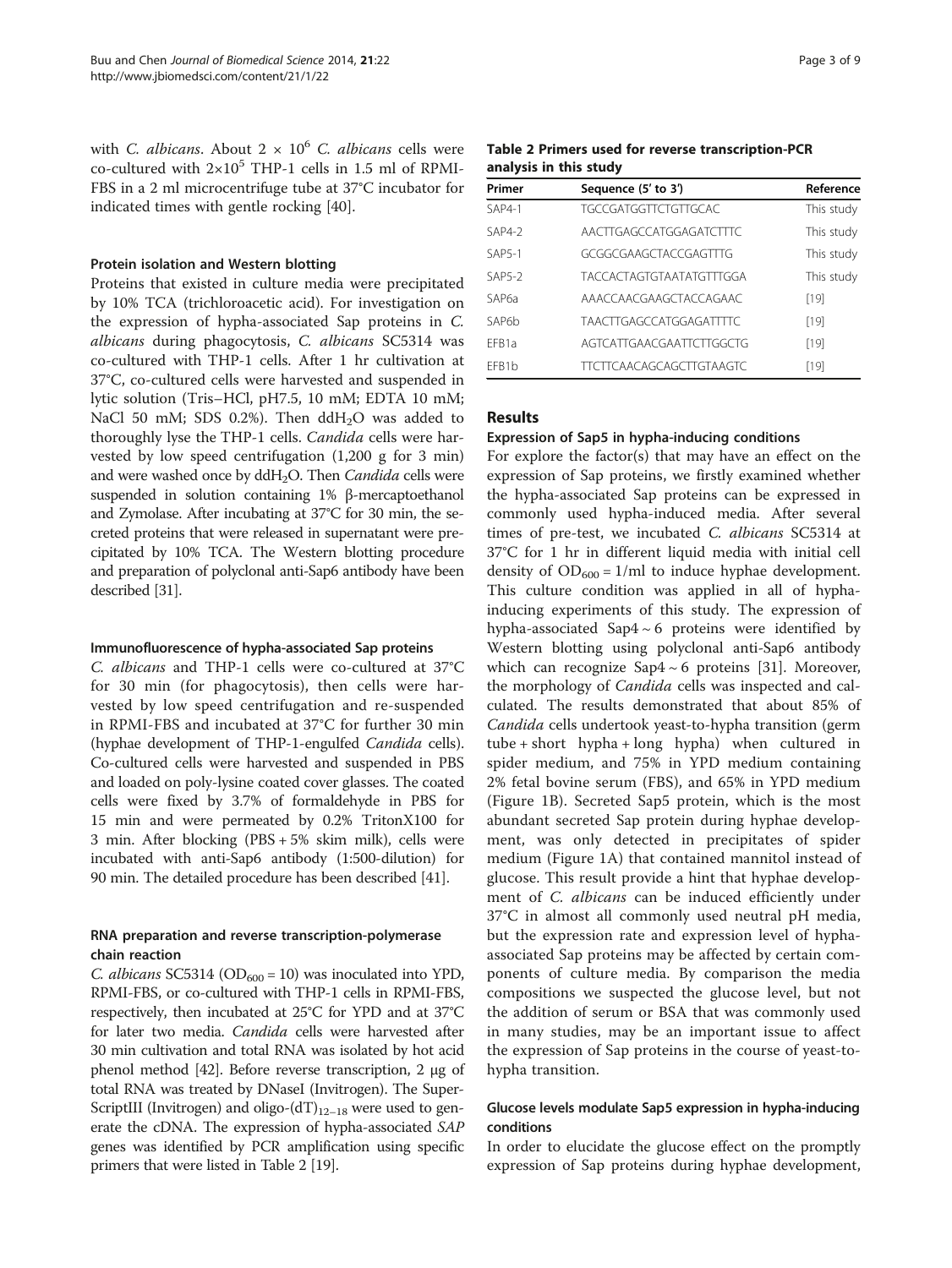<span id="page-3-0"></span>

we cultivated Candida cells in YP medium containing 2% FBS and adding 2%, 1%, or 0.1% of glucose, respectively, at 37°C for 1 hr. The results demonstrated that in these culture conditions, more than 95% of Candida cells underwent yeast-to-hypha transition. Indeed, Candida cells that cultured in 1% and 0.1% glucose exhibited similar ratio of yeast-to-hypha transition (Figure 1D), but secreted Sap5 protein was far more abundant in medium containing 0.1% glucose (Figure 1C). These results demonstrated that hyphae development of C. albicans can be enhanced by serum supplement, but the glucose levels display a substantial effect on regulation the expression strength of hypha-associated Sap5 protein.

# Low glucose level enhances yeast-to-hypha transition and provokes Saps expression

Above results also demonstrated that high glucose level seems to delay the hyphae expansion of C. *albicans* even though in the serum supplement condition (Figure 1D). We further investigated whether the glucose levels affect the hyphae formation and the expression of hypha-associated Sap proteins. The results showed that without serum, after 1 hr incubation at 37°C, lower glucose level (YP + 0.1% glucose) could induce hyphae formation more efficiently (Figure [2](#page-4-0)B), and more of secreted Sap5 was identified in medium under this condition (Figure [2](#page-4-0)A). Hence, low glucose level facilitates hyphae development and rapidly enhances Sap5 expression during the yeast-to-hypha transition.

Moreover, we incubated C. albicans strains in synthetic Modified Lee's medium containing 2% or 0.1% glucose, respectively, and without BSA supplement. After 2 hr cultured at 37°C, abundant Sap5 and trace of Sap6 (compared wild type strain with sap-deleted mutants, data not shown) were detected in medium with 0.1% glucose (Figure [2](#page-4-0)C). Again, this result proved that the glucose level has an effect on modulation the expression level of hypha-associated Sap proteins. Moreover, this result can explain our previous study [[31\]](#page-7-0) that C. albicans after 12 hr of filamentous growth at 37°C in Modified Lee's medium containing 0.2% BSA and 2% glucose, the glucose was consumed gradually, more Sap5 and even Sap6 could be detected in lower glucose concentration medium.

# Regulation the expression of hypha-associated Sap proteins in hyphae development with low glucose condition

Efg1 and Cph1 are respective the downstream effector of cAMP/PKA signaling pathway and MAP kinase cascade, and both were shown to regulate the hyphae development and the expression of hypha-associated virulent factors in C. albicans including hypha-associated Sap proteins [[19,](#page-7-0)[43\]](#page-8-0). When cultivation of *C. albicans* strains in Modified Lee's medium containing 2% glucose at 37°C for 4 hr, the expression of Sap proteins was undetected in *efg1*-null or *cph1*-null mutants and only trace of Sap5 protein could be detected in wild type SC5314 strain. However, when C. albicans strains were cultured in 0.1% glucose at 37°C for 4 hr, abundant Sap5 protein and little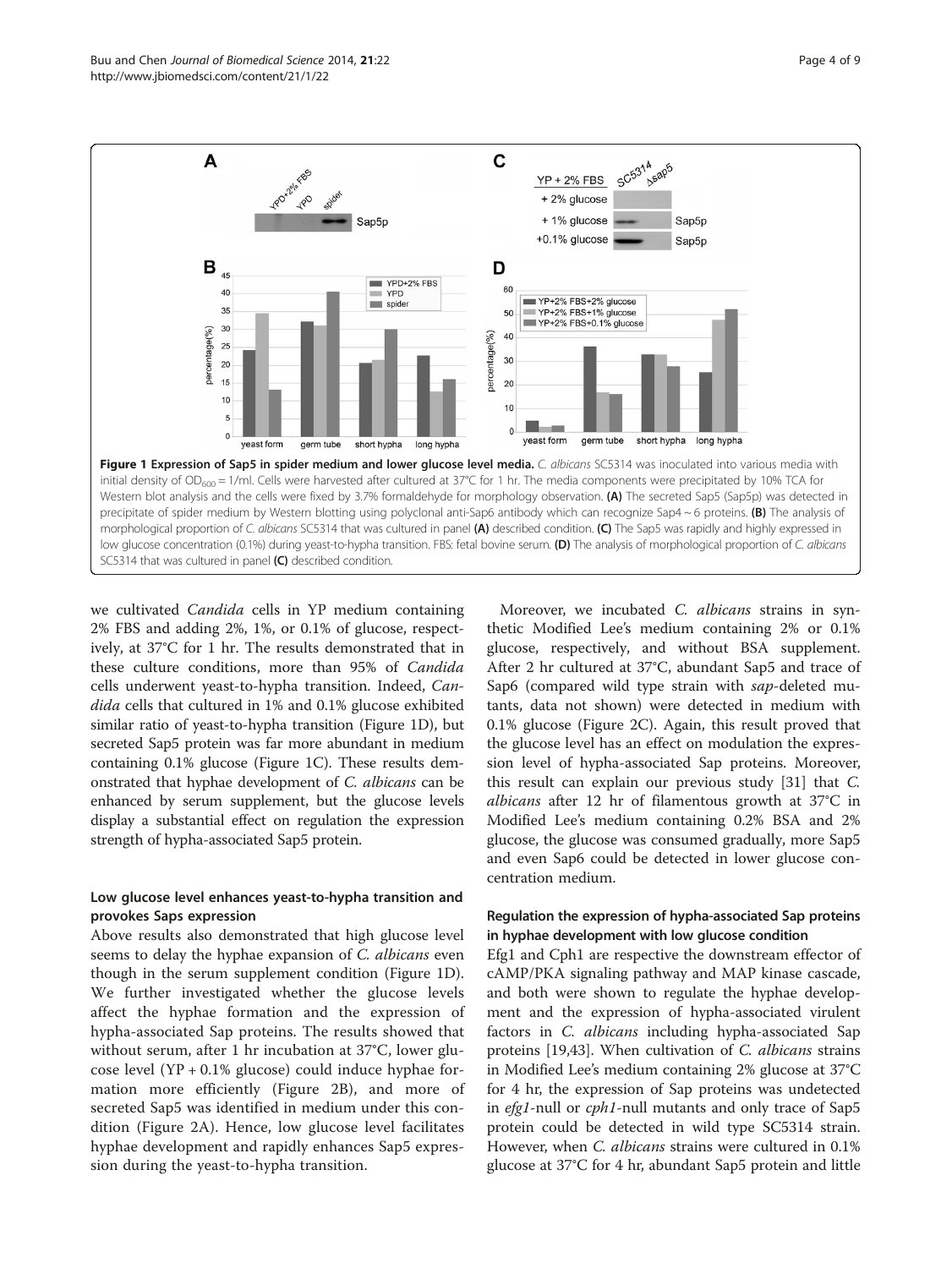<span id="page-4-0"></span>

of Sap6 protein were produced by wild type strain SC5314 and trace of secreted Sap5 protein could be detected in medium of cph1-null mutant (Figure 2D). In fact in liquid media, the cph1-null strain appeared delayed hyphae development, and the filamentous growth of efg1-null mutant was abolished (data not shown). Hence, we deduced that both cAMP/PKA signaling pathway and the MAP kinase cascade can convey the glucose signaling that may sequential or cross-connect to affect the yeast-to-hypha transition and modulate the expression of hypha-associated Sap proteins, especially the Efg1-mediated cAMP/PKA pathway dominates the major effect.

Besides, we also investigated the suppressive effect of high glucose level on Sap5 expression. We cultured C. albicans cells in YP medium containing 0.1% glucose at 37°C and glucose concentration was re-added up to 2% at several incubation time points respectively, and then still cultured at 37°C; the total incubation period was 90 min. The Western blotting revealed (Figure 2E) the Sap5 expression can be repressed when glucose concentration was re-added up to 2% at the time point of 5 min incubation. However, after 30 min incubation, the Sap5 expression was not repressed effectively by replenished high glucose concentration. In fact, even as early as readded glucose concentration up to 2% at 10 min incubation, the suppressive effect of high glucose level on Sap5 expression was not evident (data not shown). Therefore, the glucose level modulates the expression of hypha-associated SAPs may perform at very early stage during yeast-to-hypha transition of *C. albicans*.

# Expression of hypha-associated Sap proteins during phagocytosis

We also examined the expression of hypha-associated Sap proteins in co-culture system of THP-1 human monocyte and C. albicans. The composition of THP-1 culture medium (RPMI1640 with 10% FBS) contained about 0.4% glucose. Reverse transcription-PCR analysis revealed that the mRNA level of hypha-associated SAP genes ( $SAP4 \sim 6$ ) was elevated after 30 min incubation of C. albicans in cell culture medium (RPMI-FBS) at 37°C (Figure [3A](#page-5-0), compare Y and S). Moreover, the expression of  $SAP4 \sim 6$  genes was further enhanced in co-cultured condition (Figure [3](#page-5-0)A, compare S and C), and this result was proved by Western blotting (Figure [3B](#page-5-0)). Besides, after 1 hr co-culture at 37°C, the engulfed C. albicans was developing hyphae efficiently in THP-1 cells, and the immunofluorescence showed that hypha-associated Sap proteins were detected on the distal surface of hyphae (Figure [3C](#page-5-0), D). These results demonstrated that C. albicans could develop filamentous growth rapidly after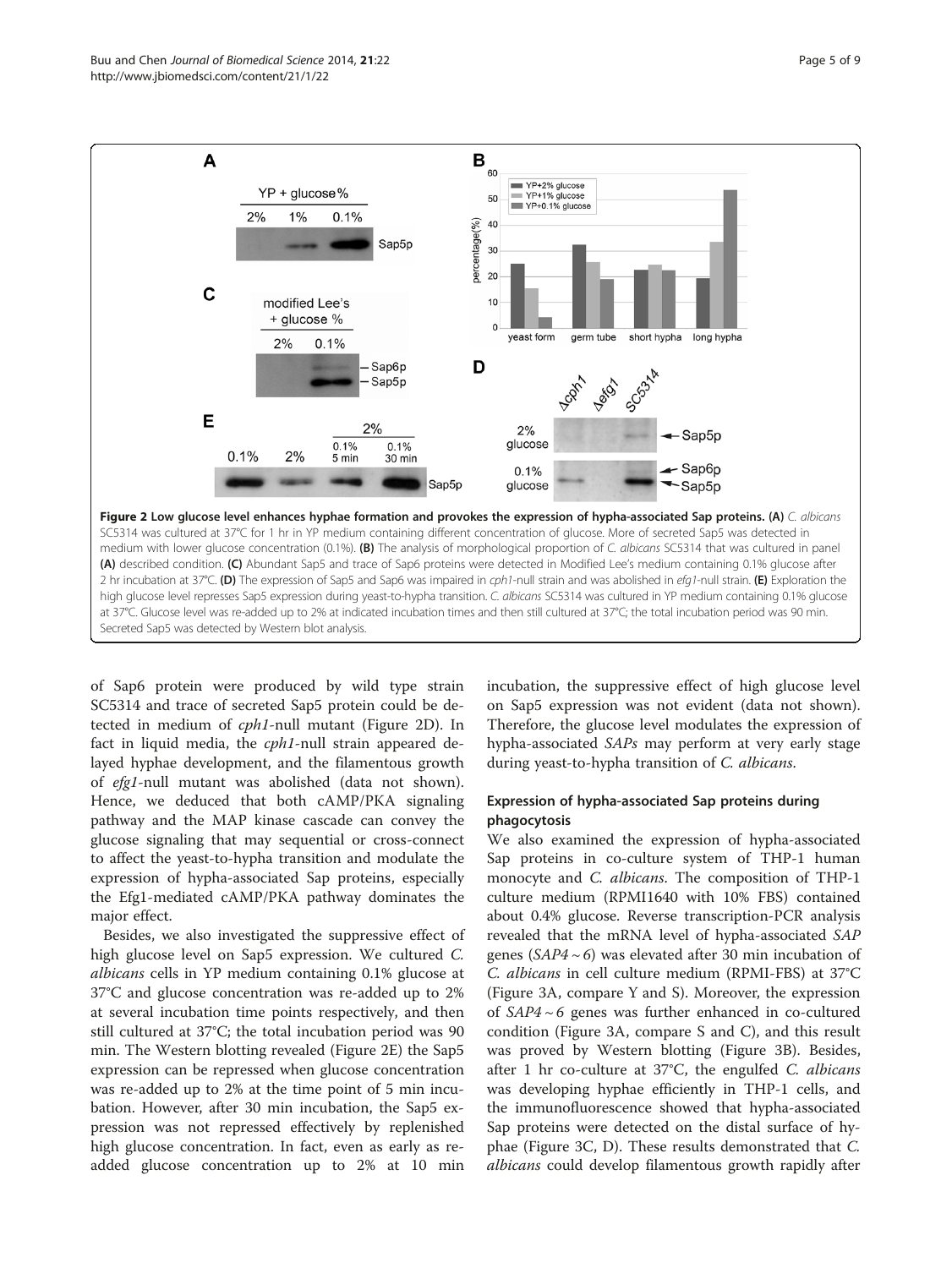<span id="page-5-0"></span>

phagocytosis and considerable amount of hypha-associated Sap proteins would be expressed promptly during this process.

# **Discussions**

This study manifested that during hyphae development of C. albicans, the expression strength of hyphaassociated Sap proteins can be modulated by glucose levels. Serum is known to be an efficient substance to enhance yeast-to-hypha transition of *C. albicans* at 37<sup>°</sup>C, but it seems not to be the most potent factor to elicit the expression of hypha-associated Sap proteins during hyphae development [[44\]](#page-8-0). Yeasts have been shown to have a refined genetic program that responsible for sensing, acquisition, and utilization of glucose [\[45,46\]](#page-8-0). In the in vitro environment, glucose depletion can cause invasive growth of S. cerevisiae on solid agar [[47](#page-8-0)]. In addition, filamentous growth of *C. albicans* can be induced effectively on solid minimal medium containing 0.1% glucose relative to higher glucose levels [[48\]](#page-8-0). In our study of culture conditions, low glucose level (0.1% glucose) is more potent to

promote hyphae formation and to elicit the expression of SAP5 and SAP6 accompanying with yeast-to-hypha transition of C. albicans, and the protein products can be detected after short period  $(\sim 1$  hr) of hyphae induction.

Although glucose is abundant and convenient for utilizing on earth, it is usually a restrictive nutrient within biological systems for commensal and parasitical microorganisms. Therefore, it is reasonable to consider that the natural habitats of C. albicans should be glucoselimited. In both S. cerevisiae and C. albicans, three independent but cross-regulated signal transduction pathways have been shown to sense and convey the glucose signaling and eventually to generate a coordinated response [[49](#page-8-0)]. The Hgt4 of C. albicans is presently known as a high-affinity glucose sensor which can respond to glucose levels as low as 0.01% [[50\]](#page-8-0); certainly, this sensor is considered to be functional when C. albicans survived under physiological glucose levels of human host (0.1%). In addition, activated Gpr1/Gpa2-GTP and activated Ras1- GTP may also function as glucose-sensing system that to modulate cAMP/PKA pathway [\[49,51](#page-8-0)]. However, abundant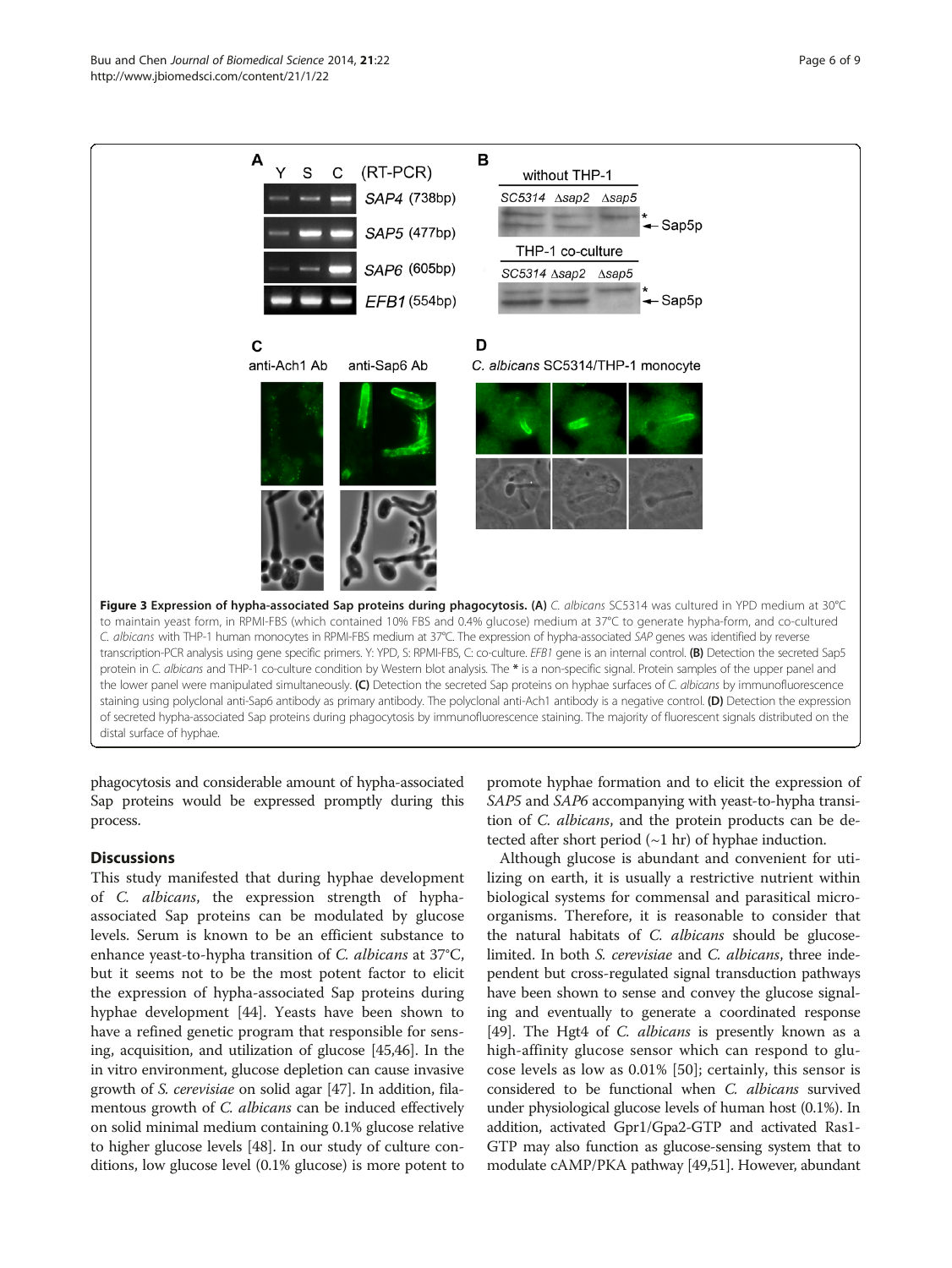glucose may elicit the glucose repression pathway that enable to repress genes required for the usage of nonfermentable carbon sources, genes in the process of the cAMP/PKA pathway, and genes encoded the highaffinity Hgt proteins which required in glucose-limited condition [[49\]](#page-8-0). Accordingly, we assumed that the glucose level in physiological condition of human is sufficient to activate the glucose utilization network in C. albicans but not high enough to provoke the glucose repression response. A recent study indicated that glucose levels in the bloodstream (0.05-0.1%) have a crucial effect upon the gene regulation of C. albicans [\[52](#page-8-0)]. However, most of researchers cultured C. albicans in yeast extract-peptone-dextrose (YPD) or other media, such as synthetic complete medium, usually containing 2% glucose and provided serum to enhance hyphae development at 37°C. In these culture conditions, expression of many genes may be repressed by high glucose level and the resulted profiles of gene expression may far different from the state of C. albicans in its in vivo habitats. Besides, earlier studies have demonstrated that low glucose concentration (0.1%) could provoke the germ-tube formation of C. albicans more efficiently than that of high glucose levels [\[53](#page-8-0),[54](#page-8-0)]. Indeed, in our study, expression of Sap5 and Sap6 also could be rapidly induced when cultured C. albicans at 37°C in YP (yeast extract-peptone) medium without glucose containing (data not shown). Hence, glucose concentration in culture media should be considered as an important modulation factor when studies the gene expression patterns of C. albicans.

Moreover, our results demonstrated both cAMP/PKA pathway and the MAP kinase cascade in C. albicans are important for regulation the high expression level of hypha-associated Sap proteins that triggered by 0.1% glucose, especially through the Efg1-mediated cAMP/ PKA pathway. Studies have revealed that some environmental signals, including nitrogen and glucose levels, can be conveyed to both cAMP/PKA and the MAP kinase pathways through regulator Ras1 [\[8](#page-7-0)[,51\]](#page-8-0). However, the Efg1 is the dominant effector for hyphae formation when *C. albicans* was cultured in liquid media, and the cAMP/PKA pathway plays major role in initiation of hyphae development under most conditions [\[8](#page-7-0)]. Therefore, we suggested that prompt expression of hyphaassociated Sap proteins may depend on efficient initiation of hyphae development by Efg1-mediated cAMP/ PKA pathway and the maintenance of high expression level of hypha-associated Sap proteins may require the coordination of Cph1-mediated MAP kinase cascade.

Several host defense proteins in the mucosa surface, such as salivary lactoferrin, α-macroglobulin (proteinase inhibitor), secretory immunoglobulin A, and enzymes of the respiratory burst of macrophages can be hydrolysed

by Sap proteins [[55\]](#page-8-0). These macrophages are predominantly located beneath the intestine epithelial layer within the lamina propria [[56-58\]](#page-8-0). Based on our in vitro studies, we inferred that during in vivo infection, once C. albicans transferred from intestinal or other mucosa surfaces to invade deep tissues where temperature near 37°C, and/ or intravascular invasion facing glucose concentration around 100 mg/dL (0.1%) [[48](#page-8-0)]; both signals and serum would efficiently induce hyphae formation and elicit expression of hypha-associated Sap proteins in C. albicans. In addition, the study of transcriptional response has revealed that upon internalization by macrophages, the C. albicans underwent gluconeogenesis in the early phase to overcome the starvation situation [[27\]](#page-7-0). Besides, inside the phagocytes, the phagosome-containing microorganisms would fuse with cellular lysosomes to form the microbicidal phagolysosomes; however, many pathogenic microbes are able to endure in phagocytes that may render by activating the potent virulent factors of microbes during phagocytosis [[25](#page-7-0)]. In our study, we demonstrated that the rapidly enhanced expression of hypha-associated SAP genes was one of the downstream responses which were modulated by factors activating by the stress and starvation signals after C. albicans was engulfed in phagocytes.

# Conclusions

This study demonstrated that adjusting the glucose levels in culture media to imitate the physiological condition of human (0.1% glucose) is efficient to enhance the expression level of hypha-associated SAP genes in C. albicans, and this condition may also regulate the expression of other virulent factors during hyphae development of C. albicans. In addition, this study provides biological evidence for the clinical findings that nothing per os, parenteral hyperalimentation and poor controlled diabetes, which may influence the in vivo glucose levels, are risk factors of candidiasis.

#### Abbreviations

SAP: Secreted aspartyl proteinase; BSA: Bovine serum albumin; FBS: Fetal bovine serum; TCA: Trichloroacetic acid; dL: Deciliter.

#### Competing interests

The authors declare that they have no competing interests.

#### Authors' contributions

LMB designed and manipulated the experiments and participated in manuscript writing. YCC discussed the experimental design and results with LMB and participated in manuscript writing. Both authors read and approved the final manuscript.

#### Acknowledgments

The authors are grateful to Drs. Bernhard Hube, Dominique Sanglard, Gerald R. Fink, and William A. Fonzi for providing the strains of C. albicans, and thankful to Dr. Fang-Jen S. Lee for providing antibodies. We thank the facilities support at the 6th Core Laboratory, National Taiwan University Hospital This work was supported by the National Science Council, Taiwan (NSC 90- 2314-B-002-304, NSC 91-2314-B-002-130).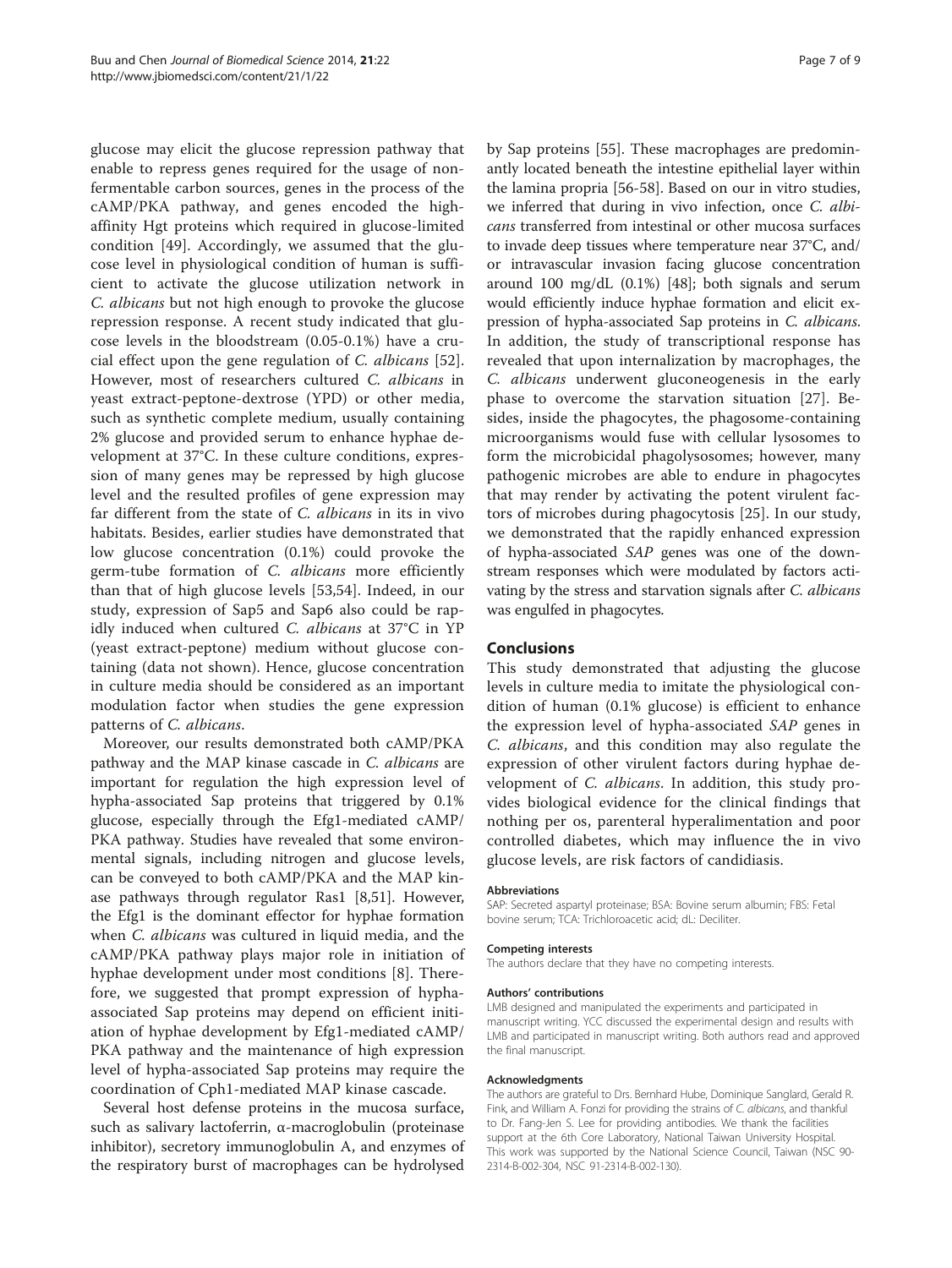#### <span id="page-7-0"></span>Author details

<sup>1</sup> Division of Infectious Diseases, Department of Internal Medicine, National Taiwan University Hospital, No. 7, Chung-Shan South Road, Taipei 10002, Taiwan. <sup>2</sup> Department of Medicine, National Taiwan University, No. 7, Chung-Shan South Road, Taipei 10002, Taiwan. <sup>3</sup>Department of Biotechnology, National Kaohsiung Normal University, No. 62, Shenzhong Rd. Yanchao District, Kaohsiung City 82444, Taiwan.

#### Received: 12 September 2013 Accepted: 11 March 2014 Published: 15 March 2014

#### References

- 1. Chen Y-C, Chang S-C, Tai H-M, Hsueh P-R, Luh K-T: Molecular epidemiology of Candida colonizing critically ill patients in intensive care untis. J Formos Med Assoc 2001, 100:791–797.
- 2. Segal E: Candida, still number one- what do we know and where are we going from there? Mycoses 2005, 48:3–11.
- Pfaller MA, Diekema DJ: Epidemiology of invasive candidiasis: a persistent public health problem. Clin Microbiol Rev 2007, 20:133–163.
- 4. Chen Y-C, Chang S-C, Sun C-C, Yang L-S, Hsieh W-C, Luh K-T: Secular trends in the epidemiology of nosocomial fungal infection at a teaching hospital in Taiwan, 1981–1993. Infect Control Hosp Epidemiol 1997, 18:369–375.
- Edmond MB, Wallace SE, McClish DK, Pfaller MA, Jones RN, Wenzel RP: Nosocomial bloodstream infections in United States hospitals: a three-year analysis. Clin Infect Dis 1999, 29:239–244.
- Ruan S-Y, Hsueh P-R: Invasive Candidiasis: an overview from Taiwan. J Formos Med Assoc 2009, 108:443–451.
- 7. Calderone RA, Fonzi WA: Virulence factors of Candida albicans. Trends Microbiol 2001, 9:327–335.
- Sudbery PE: Growth of Candida albicans hyphae. Nature Rev Microbiol 2011, 9:737–748.
- White TC, Miyasaki SH, Agabian N: Three distinct secreted aspartyl proteinases in Candida albicans. J Bacteriol 1993, 175:6126–6133.
- 10. Hube B, Monod M, Schofield DA, Brown AJ, Gow NAR: Expression of seven members of the gene family encoding secretory aspartyl proteinases in Candida albicans. Mol Microbiol 1994, 14:87–99.
- 11. Monod M, Togni G, Hube B, Sanglard D: Multiplicity of genes encoding secreted aspartic proteinases in Candida species. Mol Microbiol 1994, 13:357–368.
- 12. Monod M, Hube B, Hess D, Sanglard D: Differential regulation of SAP8 and SAP9, which encode two new members of the secreted aspartic proteinase family in Candida albicans. Microbiology 1998, 144:2731–2737.
- 13. Albrecht A, Felk A, Pichova I, Naglik JR, Schaller M, de Groot P, MacCallum D, Odds FC, Schafer W, Klis F, Monod M, Hube B: Glycosylphosphatidylinositol-anchored proteases of Candida albicans target proteins necessary for both cellular processes and host-pathogen interactions. J Biol Chem 2006, 281:688–694.
- 14. Kwon-Chung KJ, Lehman D, Good C, Magee PT: Genetic evidence for role of extracellular proteinase in virulence of Candida albicans. Infect Immun 1985, 49:571–575.
- 15. Cassone A, De Bernardis F, Mondello F, Ceddia T, Agatensi L: Evidence for a correlation between proteinase secretion and vulvovaginal candidosis. J Infect Dis 1987, 156:777–783.
- 16. De Bernardis F, Arancia S, Morelli L, Hube B, Sanglard D, Schafer W, Cassone A: Evidence that members of the secretory aspartyl proteinase gene family, in particular SAP2, are virulence factors for Candida vaginitis. J Infect Dis 1999, 179:201–208.
- 17. Naglik J, Albrecht A, Bader O, Hube B: Candida albicans proteinases and host/pathogen interactions. Cell Microbiol 2004, 6:915–926.
- 18. Schweizer A, Rupp S, Taylor BN, Rollinghoff M, Schroppel K: The TEA/ATTS transcription factor CaTec1p regulates hyphal development and virulence in Candida albicans. Mol Microbiol 2000, 38:435–445.
- 19. Felk A, Kretschmar M, Albrecht A, Schaller M, Beinhauer S, Nichterlein T, Sanglard D, Korting HC, Schafer W, Hube B: Candida albicans hyphal formation and the expression of the Efg1-regulated proteinases Sap4 to Sap6 are required for the invasion of parenchymal organs. Infect Immun 2002, 70:3689–3700.
- 20. Sanglard D, Hube B, Monod M, Odds FC, Gow NAR: A triple deletion of the secreted aspartyl proteinase genes SAP4, SAP5, and SAP6 of Candida albicans causes attenuated virulence. Infect Immun 1997, 65:3539–3546.
- 21. Kretschmar M, Hube B, Bertsch T, Sanglard D, Merker R, Schroder M, Hof H, Nichterlein T: Germ tubes and proteinase activity contribute to virulence of Candida albicans in murine peritonitis. Infect Immun 1999, 67:6637–42.
- 22. Mansour MK, Levitz SM: Interactions of fungi with phagocytes. Curr Opin Microbiol 2002, 5:359–365.
- 23. Romani L: Immunity to fungal infections. Nature Rev Immunol 2004, 4:1-23.
- 24. Netea MG, Brown GD, Kullberg BJ, Gow NAR: An integrated model of the recognition of Candida albicans by the innate immune system. Nature Rev Microbiol 2008, 6:67–78.
- 25. Borg-von Zepelin M, Beggah S, Boggian K, Sanglard D, Monod M: The expression of the secreted aspartyl proteinases Sap4 to Sap6 from Candida albicans in murine macrophages. Mol Microbiol 1998, 28:543–554.
- 26. Rubin-Bejerano I, Fraser I, Grisafi P, Fink GR: Phagocytosis by neutrophils induces an amino acid deprivation response in Saccharomyces cerevisiae and Candida albicans. Proc Natl Acad Sci USA 2003, 100:11007-11012.
- 27. Lorenz MC, Bender JA, Fink GR: Transcriptional response of Candida albicans upon internalization by macrophages. Eukaryotic Cell 2004, 3:1076–1087.
- 28. Fradin C, De Groot P, MacCallum D, Schaller M, Klis F, Odds FC, Hube B: Granulocytes govern the transcriptional response, morphology and proliferation of Candida albicans in human blood. Mol Microbiol 2005, 56:397–415.
- 29. León C, Ruiz-Santana S, Saavedra P, Almirante B, Nolla-Salas J, Alvarez-Lerma F, Garnacho-Montero J, León MA, EPCAN Study Group: A bedside scoring system ("Candida score") for early antifungal treatment in nonneuropenic critically ill patients with Candida colonization. Crit Car Med 2006, 34:730–7.
- 30. Kao AS, Brandt ME, Pruitt WR, Conn LA, Perkins BA, Stephens DS, Baughman WS, Reingold AL, Rothrock GA, Pfaller MA, Pinner RW, Hajjeh RA: The epidemiology of candidemia in two United States cities: results of a population-based active surveillance. Clin Infect Dis 1999, 29:1164-1170.
- 31. Chen Y-C, Wu C-C, Chung W-L, Lee F-J S: Differential secretion of Sap4-6 proteins in Candida albicans during hyphae formation. Microbiology 2002, 148:3743–3754.
- 32. Gillum AM, Tsay EY, Kirsch DR: Isolation of the Candida albicans gene for orotidine- 5'-phosphate decarboxylase by complementation of S. cerevisiae ura3 and E. coli pyrF mutations. Mol Gen Genet 1984, 198:179–182.
- 33. Fonzi WA, Irwin MY: Isogenic strain construction and gene mapping in Candida albicans. Genetics 1993, 134:717–728.
- 34. Hube B, Sanglard D, Odds FC, Hess D, Monod M, Schafer W, Brown AJ, Gow NAR: Disruption of each of the secreted aspartyl proteinase genes SAP1, SAP2, and SAP3 of Candida albicans attenuates virulence. Infect Immun 1997, 65:3529–3538.
- 35. Lo HJ, Kohler JR, DiDomenico B, Loebenberg D, Cacciapuoti A, Fink GR: Nonfilamentous Candida albicans mutants are avirulent. Cell 1997, 90:939–949.
- 36. Lee KL, Buckley HR, Campbell CC: An amino acid liquid synthetic medium for the development of mycelial and yeast forms of Candida albicans. Sabouraudia 1975, 13:148–153.
- 37. Morrow B, Srikantha T, Soll DR: Transcription of the gene for a pepsinogen, PEP1, is regulated by white-opaque switching in Candida albicans. Mol Cell Biol 1992, 12:2997–3005.
- 38. Navarro-Garcia F, Alonso-Monge R, Rico H, Pla J, Santendreu R, Nombela C: A role for the MAP kinase gene MKC1 in cell wall construction and morphological transitions in Candida albicans. Microbiology 1998, 144:411–424.
- 39. Brand A, MacCallum DM, Brown AJP, Gow NAR, Odds FC: Ectopic expression of URA3 can influence the virulence phenotypes and proteome of Candida albicans but can be overcome by targeted reintegration of URA3 at the RPS10 locus. Eukaryot. Cell 2004, 3:900–909.
- 40. Barker KS, Liu T, Rogers PD: Coculture of THP-1 human mononuclear cells with Candida albicans results in pronounced changes in host gene expression. J Infect Dis 2005, 192:901–912.
- 41. Buu L-M, Chen Y-C, Lee F-J S: Functional characterization of acetyl-CoA hydrolase, Ach1p, in Saccharomyces cerevisiae. J Biol Chem 2003, 278:17203–9.
- 42. Collart MA, Oliviero S: Supplement Unit 13.12. Preparation of yeast RNA. In Current Protocols in Molecular Biology. Edited by Ausubel FM, Brent R, Kingston RE, Moore DD, Seidman JG, Smith JA, Struhl K. New York: John Wiley & Sons, Inc; 1993:13.12.1-5.